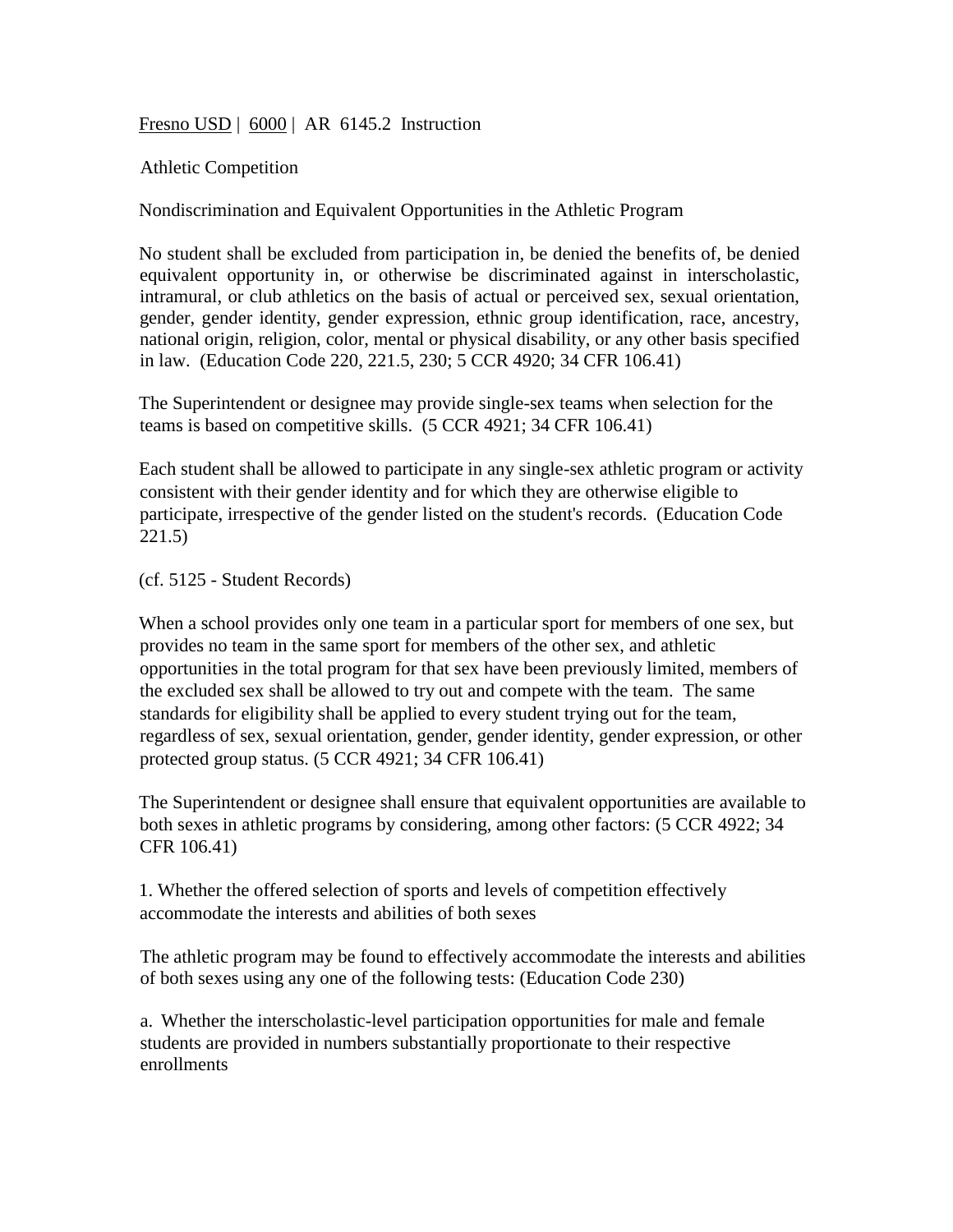b. Where the members of one sex have been and are underrepresented among interscholastic athletes, whether the district can show a history and a continuing practice of program expansion that is demonstrably responsive to the developing interests and abilities of the members of that sex

c. Where the members of one sex are underrepresented among interscholastic athletes and the district cannot show a history and continuing practice of program expansion as required in item #b above, whether the district can demonstrate that the interests and abilities of the members of that sex have been fully and effectively accommodated by the present program

2. The provision and maintenance of equipment and supplies

3. Scheduling of games and practice times, selection of the season for a sport, and location of the games and practices

- 4. Travel and per diem allowances
- 5. Opportunities to receive coaching and academic tutoring
- 6. Assignment and compensation of coaches and tutors
- 7. Provision of locker rooms, practice facilities, and competitive facilities
- 8. Provision of medical and training facilities and services
- 9. Provision of housing and dining facilities and services
- 10. Publicity
- 11. Provision of necessary funds

Beginning with the 2015-16 school year and every year thereafter, each school that offers competitive athletics shall post the following information on its school web site, or on the district web site if the school does not have a web site, at the end of the school year: (Education Code 221.9)

1.The total enrollment of the school, classified by gender

2.The number of students enrolled at the school who participate in competitive athletics, classified by gender

3.The number of boys' and girls' teams, classified by sport and by competition level

(cf. 1113 - District and School Web Sites)

The data reported for items #1-3 above shall reflect the total number of players on a team roster on the official first day of competition. The materials used to compile this information shall be retained by the school for at least three years after the information is posted on the web site. (Education Code 221.9)

(cf. 3580 - District Records)

Health and Safety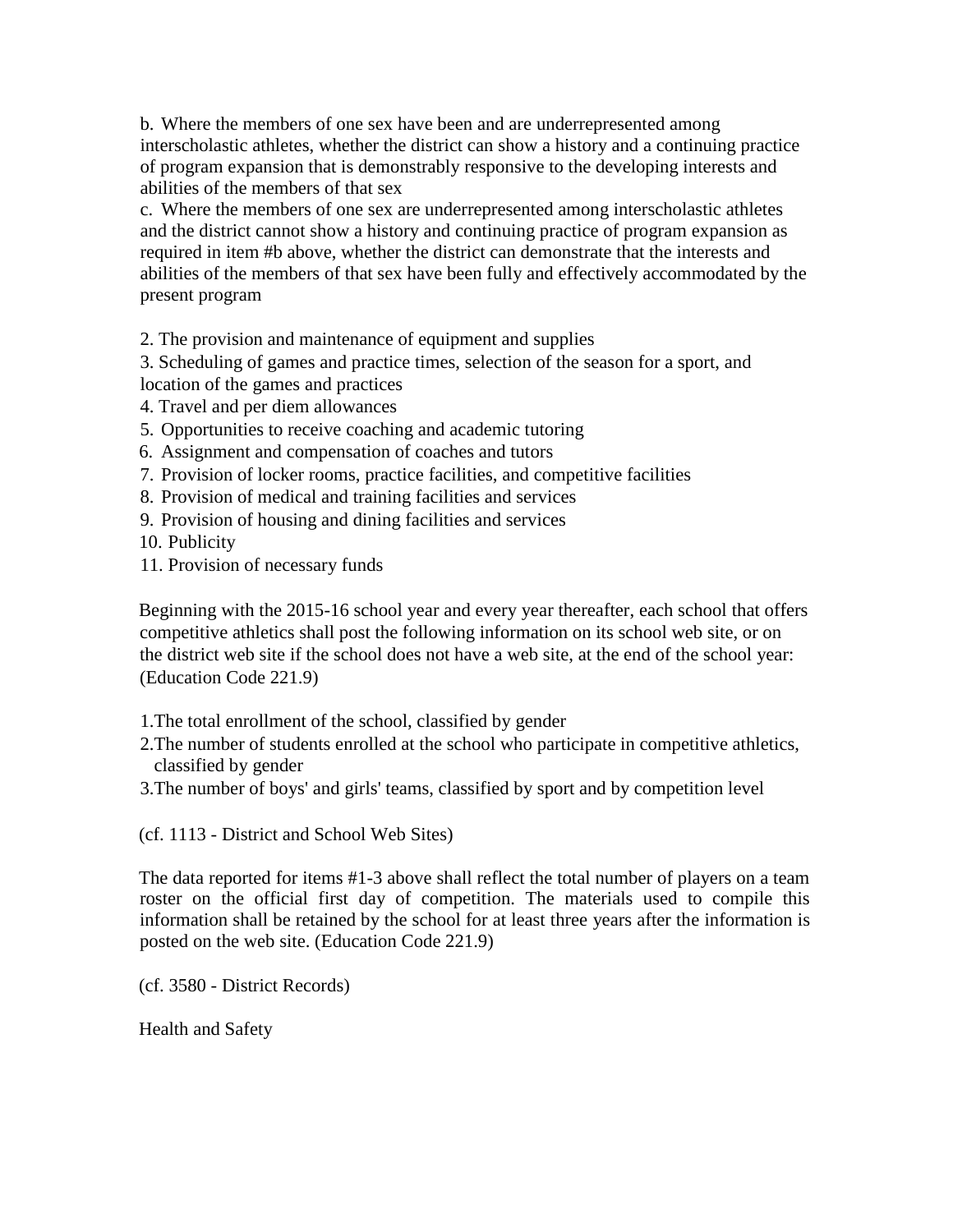The Superintendent or designee shall annually distribute to student athletes and their parents/guardians an information sheet on concussions and head injuries. The student and parent/guardian shall sign and return the information sheet before the student's initiating practice or competition. (Education Code 49475)

## (cf. 5145.6 - Parental Notifications)

If a student athlete is suspected of sustaining a concussion or head injury in an athletic activity, they shall be immediately removed from the activity for the remainder of the day. The student shall not be permitted to return to the activity until they are evaluated by a licensed health care provider trained in the management of concussions and receives the health care provider's written clearance to return to the activity. If the health care provider determines that the athlete sustained a concussion or a head injury, the athlete shall also complete a graduated return-to-play protocol of no less than seven days in duration under the supervision of a licensed health care provider. (Education Code 49475)

The Superintendent or designee shall notify the student's parent/guardian of the date, time, and extent of any injury suffered by the student and any actions taken to treat the student.

The Superintendent or designee shall provide training to coaches and/or athletic trainers regarding concussion symptoms, prevention, and appropriate response.

## (cf. 4127/4227/4327 - Temporary Athletic Team Coaches)

A middle school or high school football team shall not hold a full-contact practice during the off-season and shall not conduct more than two full-contact practices per week during the preseason and regular season (from 30 days before the commencement of the regular season until the completion of the final interscholastic football game of that season). In addition, the full-contact portion of a practice shall not exceed 90 minutes in any single day. For these purposes, full-contact practice means a practice where drills or live action is conducted that involves collisions at game speed, where players execute tackles and other activity that is typical of an actual tackle football game. (Education Code 35179.5)

## Parental Notifications

Before a student participates in interscholastic athletic activities, the Superintendent or designee shall send a notice to the student's parents/guardians which:

1. Contains information about the procedures for filing a discrimination complaint that arises out of an interscholastic athletic activity, including the name of the district's Title IX Coordinator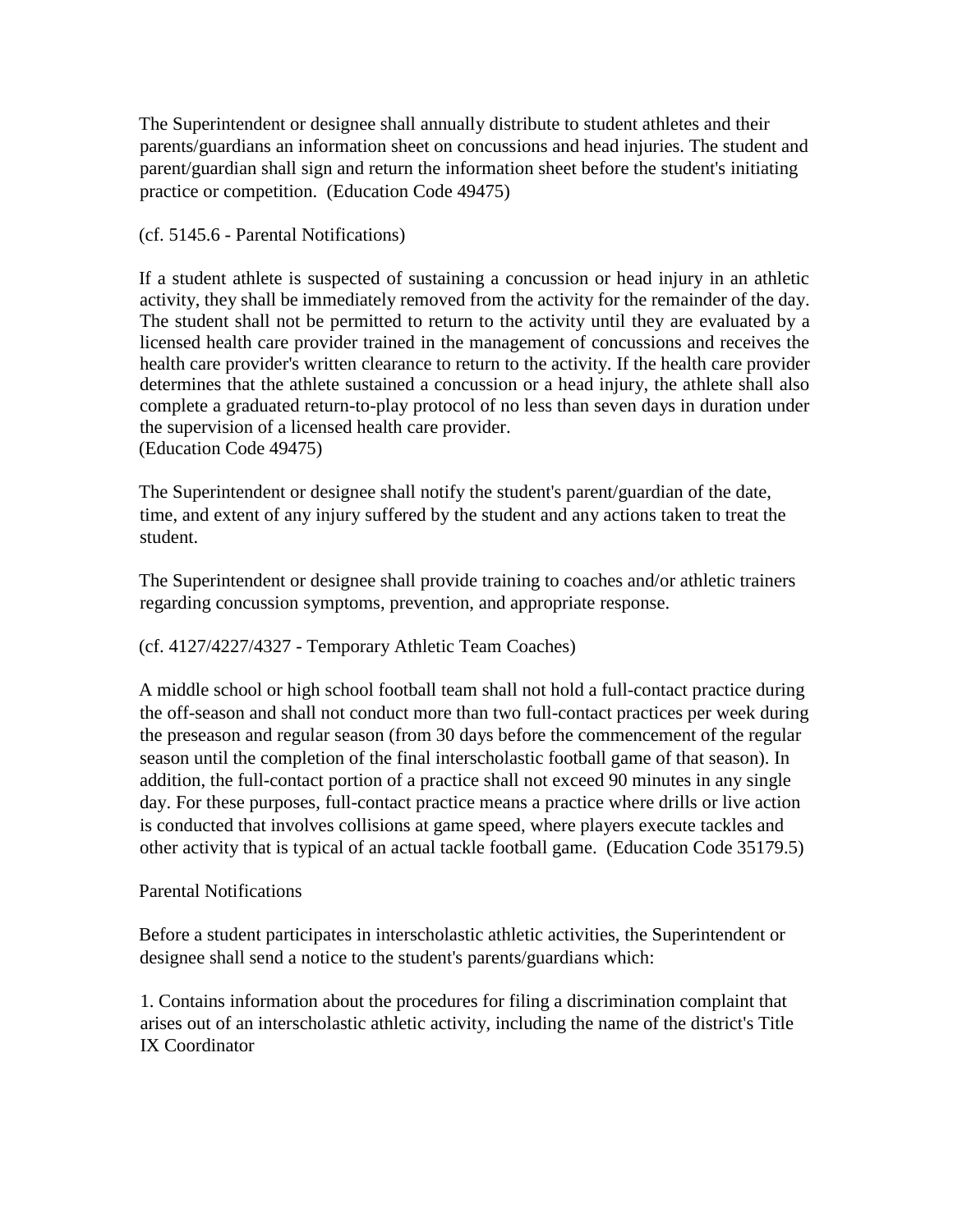(cf. 1312.3 - Uniform Complaint Procedures)

2. Includes a copy of students' Title IX rights pursuant to Education Code 221.8

3. Explains that there is an element of risk associated with all athletic competitions and that the district cannot guarantee that students will not be injured, despite a commitment to every participant's health and welfare

(cfr.3530 – Risk Management/Insurance)

4. Provides information about insurance protection pursuant to Education Code 32221.5 5. Requests parental permission for the student to participate in the program and, if appropriate, be transported by the district to and from competitions

(cfr.3541.1 – Transportation for School-Related Trips)

6. States the district's expectation that students adhere strictly to all safety rules, regulations, and instructions, as well as rules and guidelines related to conduct and sportsmanship

 $(cfr. 5144 - Discipline)$ (cfr. 5144.1 – Suspension and Expulsion/Due Process)

7. Includes a copy of the local California Interscholastic Federation (CIF) league rules 8. Includes information about the CIF bylaw and district policy requiring any student athlete and their parent/guardian to a sign a statement that the student will not use steroids or dietary supplements banned by the U.S. Anti-Doping Agency

Athletic Eligibility Requirements

1. See eligibility requirements identified in CIF by-law Article 20 series 200

Safety

Each year one pre-participation health screening is required prior to the sports season. Reexamination shall be required after any serious injury or illness before the student returns to participation.

*Fresno Unified School District does not harass, intimidate, or discriminate on the basis of race, color, ethnicity, national origin, ancestry, age, creed, religion, political affiliation, gender, gender identity or expression or genetic information, mental or physical disability, sex, sexual orientation, parental or marital status, military veteran status, or any other basis protected by law or regulation, in its educational program(s) or employment.*